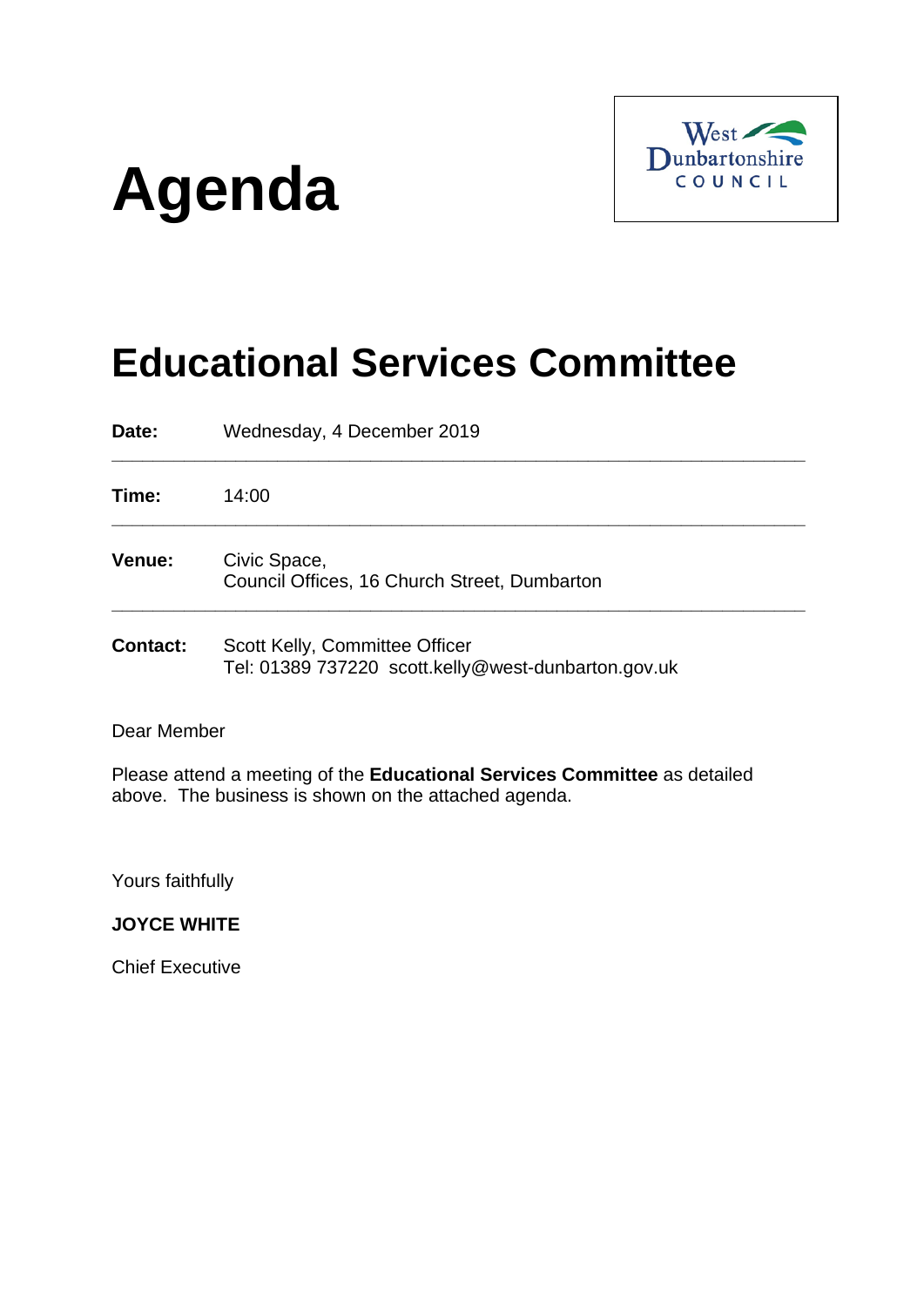#### **Distribution:**

Councillor Karen Conaghan (Chair) Councillor John Mooney Councillor Jim Brown Councillor Sally Page Councillor Ian Dickson (Vice Chair) Councillor Martin Rooney Councillor Diane Docherty Mrs Barbara Barnes Councillor Jim Finn Mr Gavin Corrigan Provost William Hendrie Miss Ellen McBride Councillor Daniel Lennie Muscle Ms Karen McKinlay Councillor Caroline McAllister Miss Sheila Rennie Councillor Jonathan McColl Ms Julia Strang Councillor John Millar Michelle Stuart

All other Councillors for information

Strategic Director – Transformation and Public Service Reform Chief Education Officer

Date of Issue: 21 November 2019

#### **Audio Streaming**

Please note: the sound from this meeting may be recorded for live and subsequent audio streaming via the Council's internet site. At the start of the meeting, the Chair will confirm if all or part of the meeting is being audio streamed.

Audio recordings of the meeting (including the attendance or contribution of any party participating or making a contribution) will be published on the Council's website and the Council's host's webcast/audio stream platform.

You should be aware that the Council is a Data Controller under the General Data Protection Regulation. Data collected during this audio stream will be retained in accordance with the Council's [Privacy Notice\\*](http://www.west-dunbarton.gov.uk/privacy/privacy-notice/) and Retention Schedules including, but not limited to, for the purpose of keeping historical records and making those records available via the Council's internet site.

If you have any queries regarding this and, in particular, if you believe that use and/or storage of any particular information would cause, or be likely to cause, substantial damage or distress to any individual, please contact Peter Hessett, Strategic Lead – Regulatory on 01389 - 737800.

\*http://www.west-dunbarton.gov.uk/privacy/privacy-notice/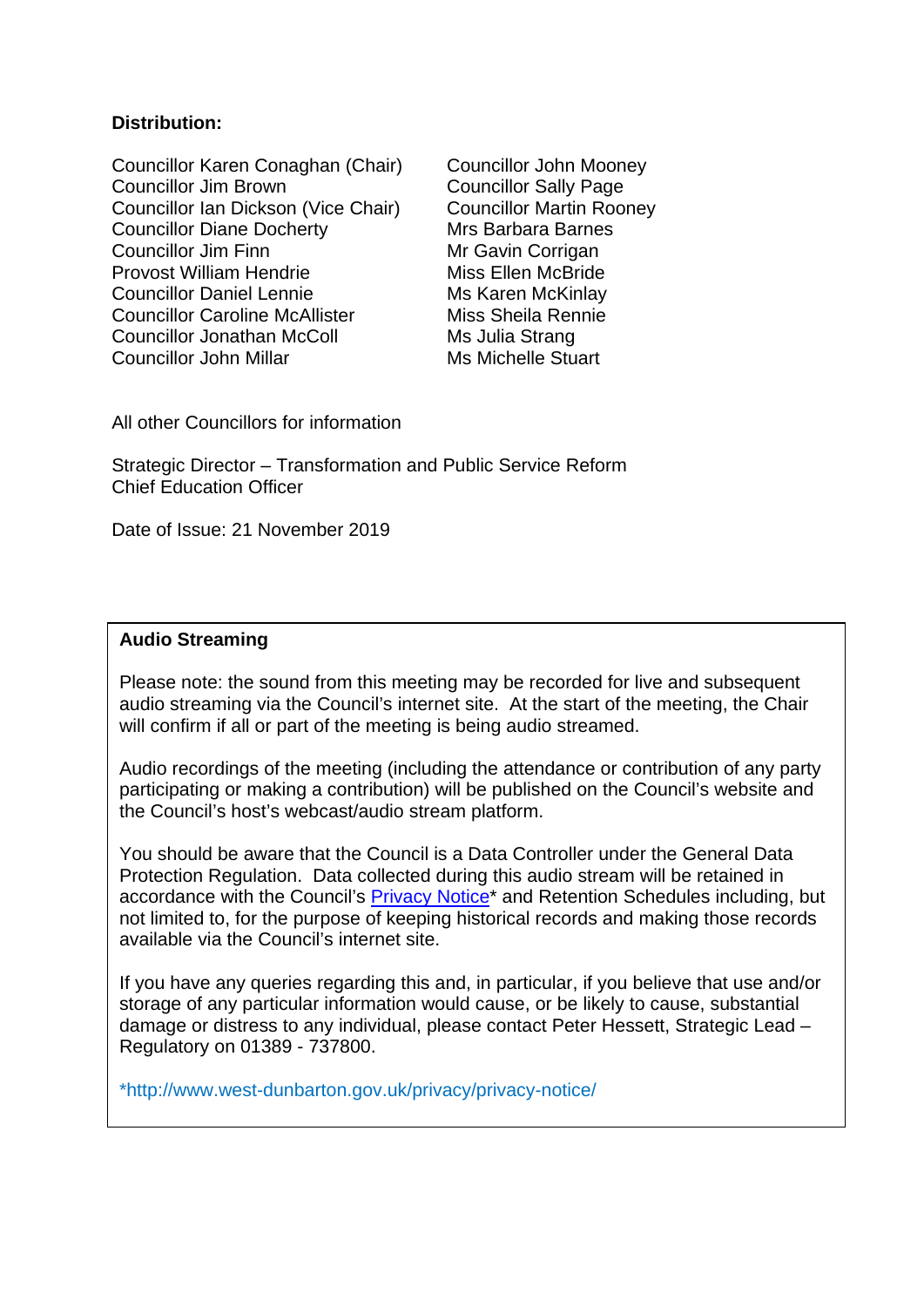#### **EDUCATIONAL SERVICES COMMITTEE**

#### **WEDNESDAY, 4 DECEMBER 2019**

## **AGENDA**

#### **1 STATEMENT BY CHAIR – AUDIO STREAMING**

The Chair will be heard in connection with the above.

#### **2 APOLOGIES**

#### **3 DECLARATIONS OF INTEREST**

Members are invited to declare if they have an interest in any of the items of business on this agenda and the reasons for such declarations.

# **4 MINUTES OF PREVIOUS MEETING 7 – 11**

Submit, for approval as a correct record, the Minutes of Meeting of the Educational Services Committee held on 4 September 2019.

## **5 LOCAL NEGOTIATING COMMITTEE FOR TEACHERS 13 – 15**

Submit for information, and where necessary ratification, the Minutes of Meeting of the Local Negotiating Committee for Teachers held on 17 September 2019.

#### **6 OPEN FORUM**

The Committee is asked to note that no open forum questions have been submitted by members of the public.

#### **7 STRATEGY TO RAISE ATTAINMENT AND ACHIEVEMENT 17 – 47 IN WEST DUNBARTONSHIRE – UPDATE**

Submit report by the Chief Education Officer providing an update on activity and progress with regard to implementing West Dunbartonshire's Strategy to Raise Attainment and Achievement.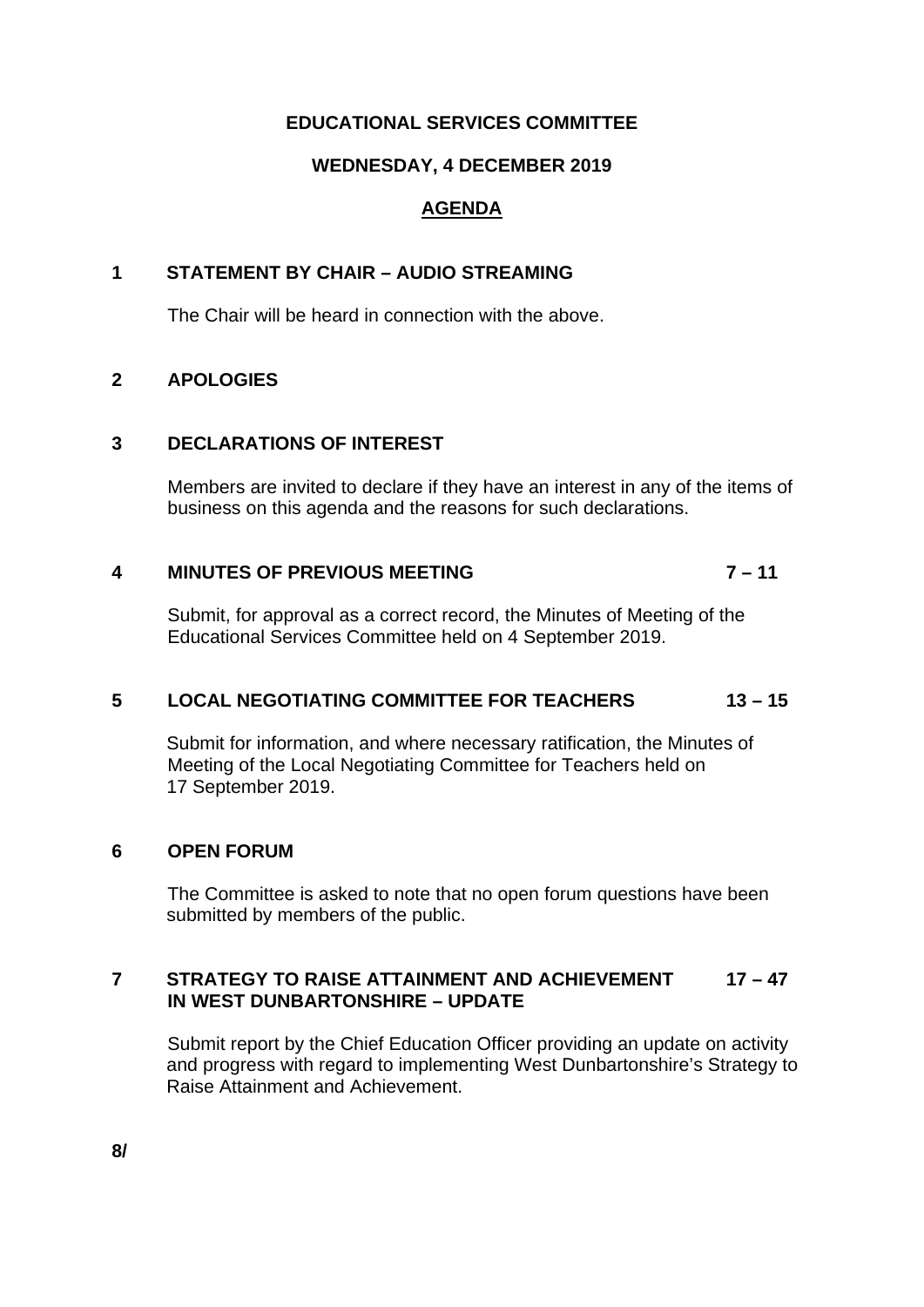#### **8 SCOTTISH QUALIFICATIONS AUTHORITY (SQA) 49 – 83 EXAMINATION RESULTS 2019**

Submit report by the Chief Education Officer providing an update on the performance of West Dunbartonshire schools in the national Scottish Qualifications Authority (SQA) examinations of 2019.

#### **9 EARLY YEARS IMPLEMENTATION UPDATE 85 – 103**

Submit report by the Chief Education Officer providing an update of the plan for the expansion of Early Learning and Childcare in West Dunbartonshire Council.

#### **10 2019 CENSUS – PUPIL AND TEACHER NUMBERS 105 – 108**

Submit report by the Chief Education Officer:-

- (a) providing an update on the data reported to the Scottish Government in relation to the annual census of pupil and teacher numbers; and
- (b) outlining the pupil teacher ratio (PTR) for 2019/2020 which will be published in December 2019.

#### **11 WEST PARTNERSHIP IMPROVEMENT PLAN UPDATE 109 – 158**

Submit report by the Chief Education Officer presenting and seeking endorsement of the West Partnership Improvement Plan.

#### **12 GAELIC DEVELOPMENT IN WEST DUNBARTONSHIRE – 159 – 166 2019 PROGRESS UPDATE**

Submit report by the Chief Education Officer providing an update on progress with Gaelic Development in West Dunbartonshire.

#### **13 CHILDREN'S NEIGHBOURHOODS SCOTLAND: WEST 167 – 180 DUNBARTONSHIRE COUNCIL**

Submit report by the Chief Education Officer providing an update on West Dunbartonshire Council's involvement in Children's Neighbourhoods Scotland.